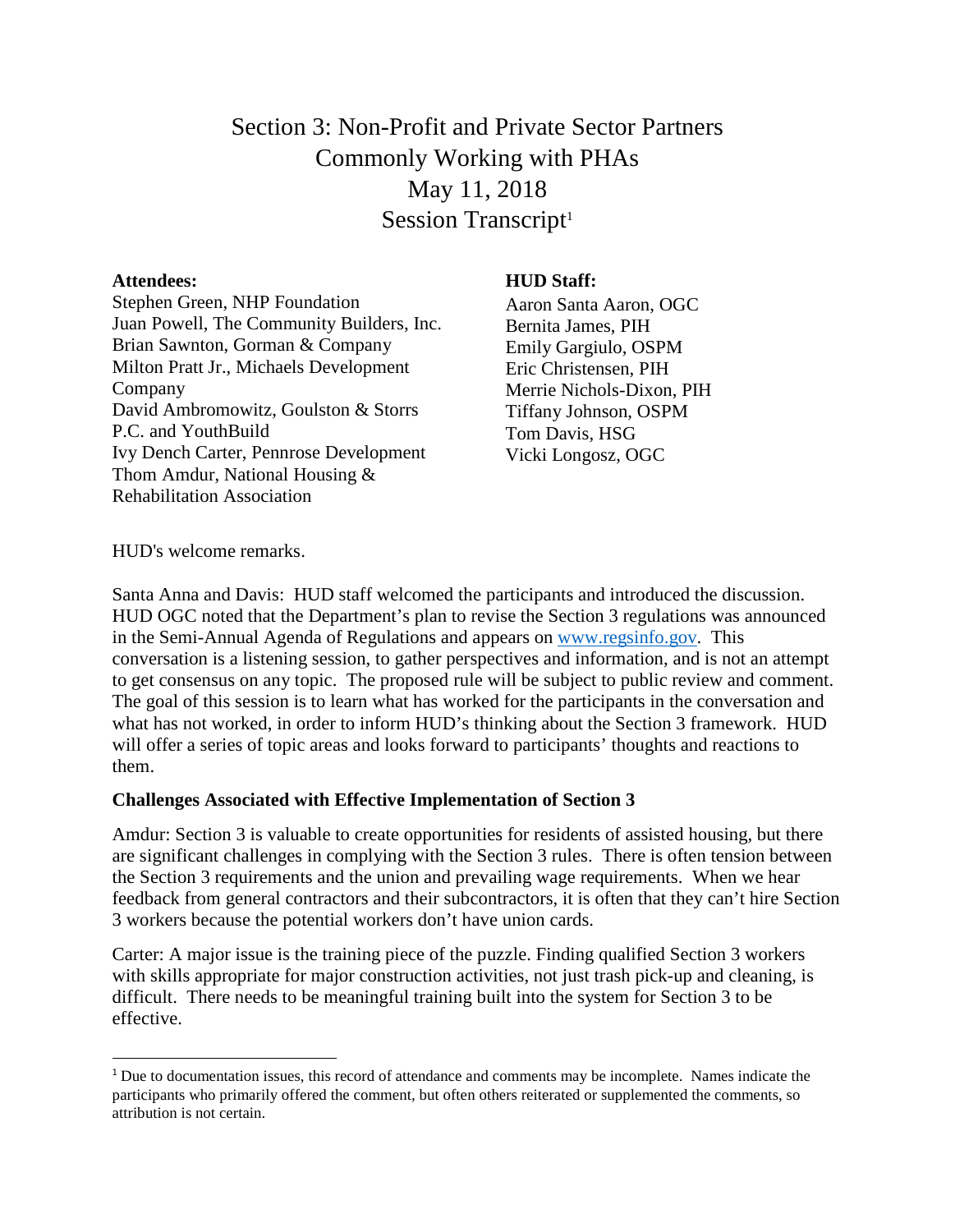Carter: In terms of hiring Section 3 businesses, the effort needs to be made long before the specific redevelopment or construction activity. The challenges are in getting the Section 3 business insured, overcoming bonding issues, ensuring they have the capacity to accurately estimate the cost of the project, etc. We need to set the companies up to be successful, otherwise we'll do more harm than good. We've been able to do that with some of our HOPE VI projects, where there's a long lead time. Often, other businesses involved in these efforts don't know that Section 3 applies and how to work with it.

Green: Hiring qualified people is difficult. Local residents who meet the baseline qualifications – you can train them to do the work, but not to pass a drug test.

Green: There is inconsistent administration of Section 3 across the country. It varies state to state, block-grant agency to block-grant agency and PHA to PHA, as they all apply it differently. We need to know the rules. Sometimes the rules aren't clear. For example, does Section 3 apply to all phases of a multi-year project or only to the phase with federal money or only to the work paid for with the federal money? Some agencies are brutal about their interpretation of the rules – their intent is good, but their methods border on improper.

Abromowitz: YouthBuild does training in construction techniques so participants can get OSHA certified. The applicants may not have passed the drug test initially but they get motivated and eventually can pass. YouthBuild is in 260 places across 42 states, but only about 8,000 young people per year are being trained. We know local players, such as PHAs, would like to start their own YouthBuild programs but the rules around social services training don't allow the PHA to set aside enough funds to implement it. YouthBuild is a successful program with a 25 year history, but with resource limitations.

Abromowitz: Owners and contractors can quantify everything about their transactions other than Section 3 and job training expectations. They can quantify the credits and the burdens – we know what we get and lose for complying or not complying. With the current Section 3 requirements, there is no way to quantify compliance. Do I get 110% of the grant that I qualify for because I am Section 3 eligible or compliant? No. Most owners in the affordable housing industry would like to train and hire low-income people in need of the opportunity, but the owners can't take on the associated costs.

Swanton: General contractors are not great at job training (said by a representative of a company that is both an owner and a general contractor). There is no incentive for exceeding the benchmark and no punishment for falling short. For example, we worked on a Rental Assistance Demonstration (RAD) project with a 2-year construction schedule. It was a 38 acre project, with 300 units needing historic rehabilitation. We did job fairs and tried to build up Section 3 interest. Teenage kids came with their mothers and then they wouldn't apply or weren't skilled for the jobs. We don't have the capacity and infrastructure to case manage the Section 3 employees to be successful and to sustain employment. The Section 3 workers need more training.

Swanton: Local governments (entitlement jurisdictions) have no idea how to implement Section 3. It would be helpful to train the local governments where HUD anticipates large volumes of construction activity.

Swanton: There are a lot of scam artists posing as Section 3 business concerns. You can get one guy with a letter form a HUD office, and he goes out trying to recruit a workforce of young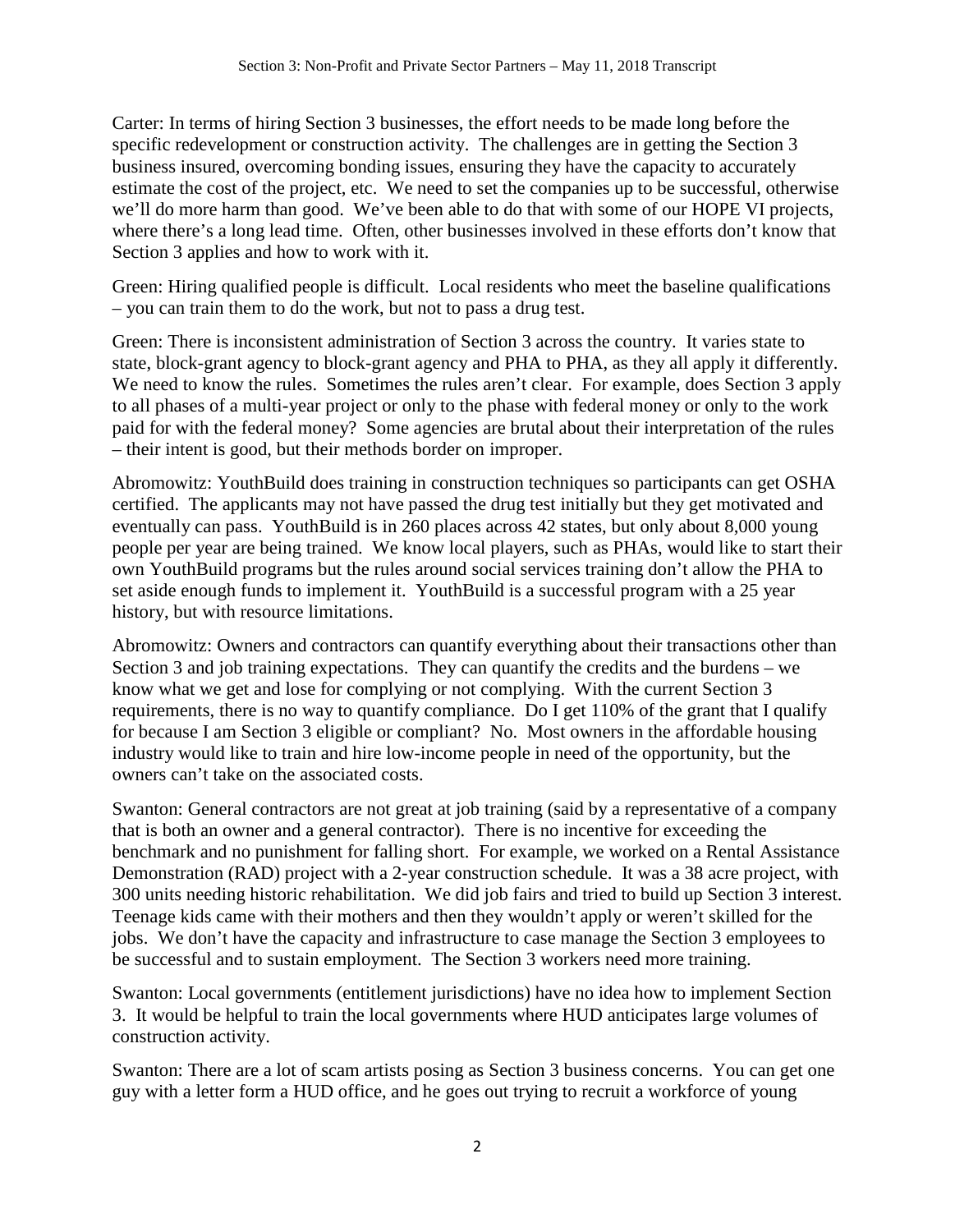people into his "company." They can't deliver on the contract, but unsophisticated public agencies select them in part for their Section 3 workforce.

Swanton: HUD should include developers in their Section 3 trainings. The developers and the general contractors are the ones who do the hiring.

Powell: We need to figure out a way to get people into the pipeline who either are, or can become, qualified for the work. Capacity building is the critical link. The low-income applicants need to have options for training to become skilled.

# **Should HUD Focus on a Revision Using the Current New Hires Framework or Shift to a Labor Hours Framework.**

Amdur: The current paperwork regime is burdensome and can be very onerous for the general contractors. If implemented right, a labor hours framework could be a data export from the payroll systems rather than a paperwork-intensive compliance regime.

Green: Labor hours could be an improvement, but implementation is key. Washington DC requires reporting of labor hours and it's a rough implementation. There is a real cost to the reporting requirements – under either of the current framework or a labor hours framework. It would make sense to create a mechanism to be compensated for the cost or an incentive to compensate for the cost and the burden. In Houston, if they think you aren't complying, then they won't approve your draw. That's a strict standard with a lot riding on it, and then you have less flexibility. The key is to be clear about what is required. Aligning the reporting with Davis Bacon would be helpful because Section 3 requires a lot of unique paperwork.

Unknown: The current Section 3 regulations are aspirational, which results in varied implementation.

Swanton: The challenge in getting Section 3 workers – whether tracked by new hires or by labor hours – is in attracting qualified subcontractors. The subcontractors don't want to do Davis-Bacon reporting, so adding Section 3 requirements makes it harder. Milwaukee, Madison and the State of Wisconsin already require labor hour reporting, so aligning Section 3 to labor hours would reduce the burden. The subcontractor's argument for not bidding is already the complexity of reporting. The more HUD can reduce that, the better. However, HUD should think about the smaller jobs as well – the ones not covered by Davis Bacon requirements. If Section 3 adds complex reporting at the level of detail required in a Davis Bacon project for small jobs, that would be a significant added burden and a significant challenge, especially in rural markets.

Abromowitz, Amdur, Powell: The key question is whether one system or the other would encourage the creation of training opportunities and encourage retention. A lot of general contractors and subcontractors are using their existing workforce so there are no new hires – those contractors are in effect exempt from Section 3. Perhaps with a focus on labor hours there is more flexibility in addressing the challenge of finding qualified people – the employers can train in place and the worker can be Section 3 at the next job and the next. Ideally, the worker should be classified as Section 3 so that the worker can get training and grow in the trade and still count for Section 3 reporting. The rule should give credit for longevity. Eventually, the worker might not live in a distressed area, but could be treated as a Section 3 worker for three years or some other period of time.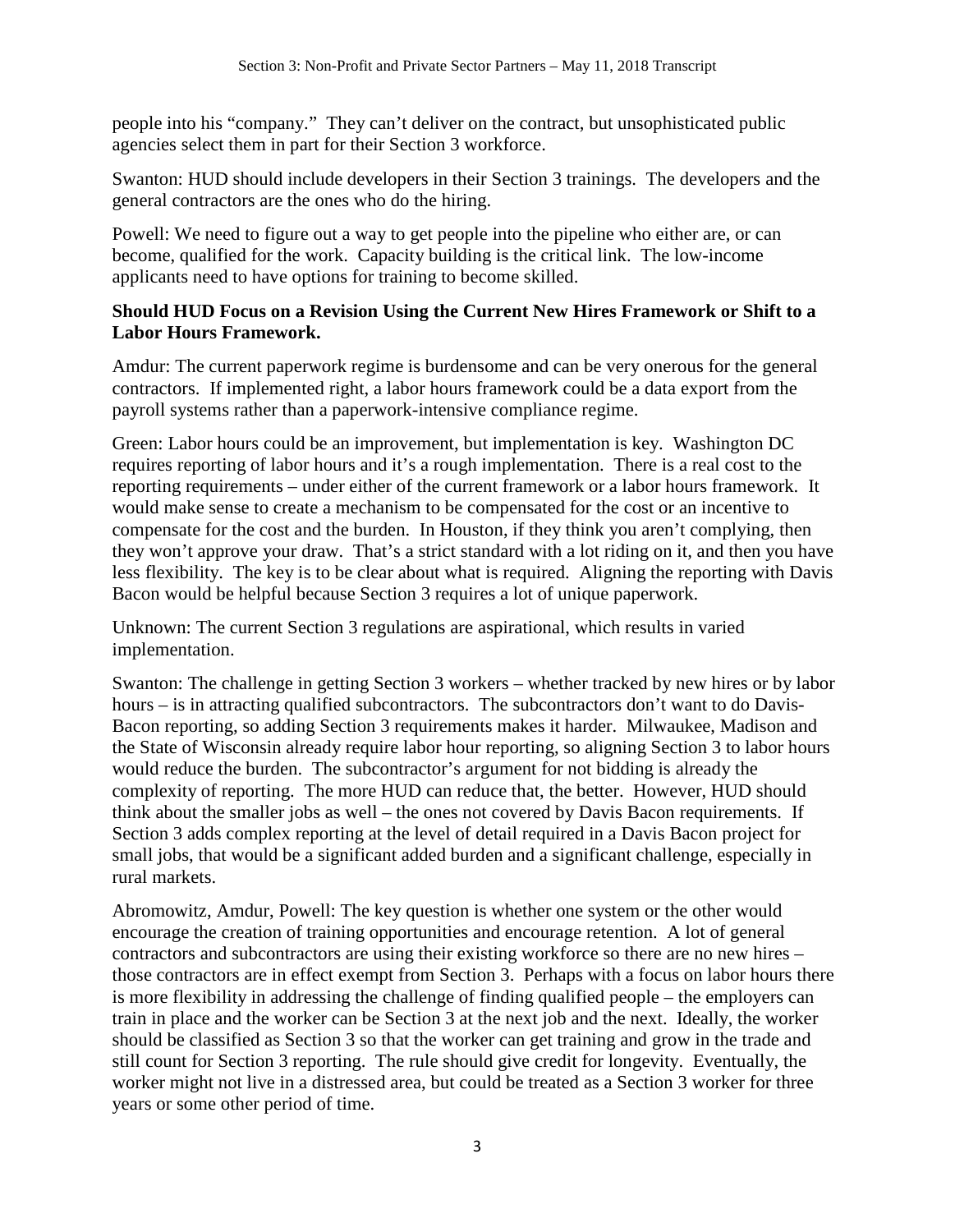# **Contracting**

Carter: The economic opportunities should be focused more broadly than just construction. There are other parts of the process where we can offer opportunities, such as office staff. The City of Baltimore brings one or two summer youth into their offices. People often lump these issues all together in the construction field. The low-income folks not in the workforce need exposure to the requirement to get up every day, get dressed, rely on child care and the other elements of life that surround having a job. This is true not just for public housing residents but also other people in the community. We want to hire from the community and engage the entire community.

Green: It's hard to make a connection between a job on the soft side and a construction contract. There may be value to focusing more energy on Section 3 business concerns so that they build sustainable operations they can take from project to project. Perhaps HUD should take the focus off the new hires piece of the rule. Can HUD build in more incentives for the development of Section 3 business concerns? For example, some public housing authorities have implemented bidding advantages for Section 3 businesses – the Section 3 business concern can be up to 10% higher in its bid and still win the contract. Having a database of Section 3 business concerns that developers and contractors can use is helpful. Smaller public housing authorities don't have the staff and capacity to comply with the Section 3 requirements and should have flexibility.

Abromowitz: Is there a way to give Section 3 credit to post-completion work on a project, such as the hiring of maintenance staff after a building is finished? Credit for that would open up a new pool of jobs for these low-income candidates. Could people be Section 3 certified, so that the person retains their Section 3 status as they move from job to job? It could be a credential like a union card. YouthBuild participants are always looking for more credentials.

# **Incentives**

Green: These requirements are a stick – you need a carrot too. People will complain loudly about a labor hours requirement if the DC experience is any guide. The local construction costs have gone up 10-20% because of a DC requirement that 51% of labor hours on a project must be local residents. The incentive is money.

Powell: "Good guy" firms should have a competitive advantage when submitting their proposals. If a general contractor's workforce includes a number of Section 3 employees, even if not on this job, the developer should get credit for that.

Swanton, Green: It would be valuable to have bidding incentives to select firms with some sort of Section 3 certification or Section 3 track record. The bar to being a Section 3 business is not that high in most metropolitan areas since the definition of a Section 3 worker is 80% of AMI. A strong employment market also means it is difficult to incentivize, so it would be good to allow for differences in market environments.

Amdur: The key to incentives is that they need to be tangible benefits, ideally quantifiable benefits, to offset the recruiting costs. Example ideas include preferred underwriting terms (a lower MIP rate, a lower required debt service coverage ratio, a higher loan-to-value authority or an ability to exceed FHA statutory limits) in FHA-insured projects, or access to more dividends at limited dividend properties, or authority to pull from residual receipt accounts, all of which might be available if you actually achieve specific Section 3 results. Fannie and Freddie have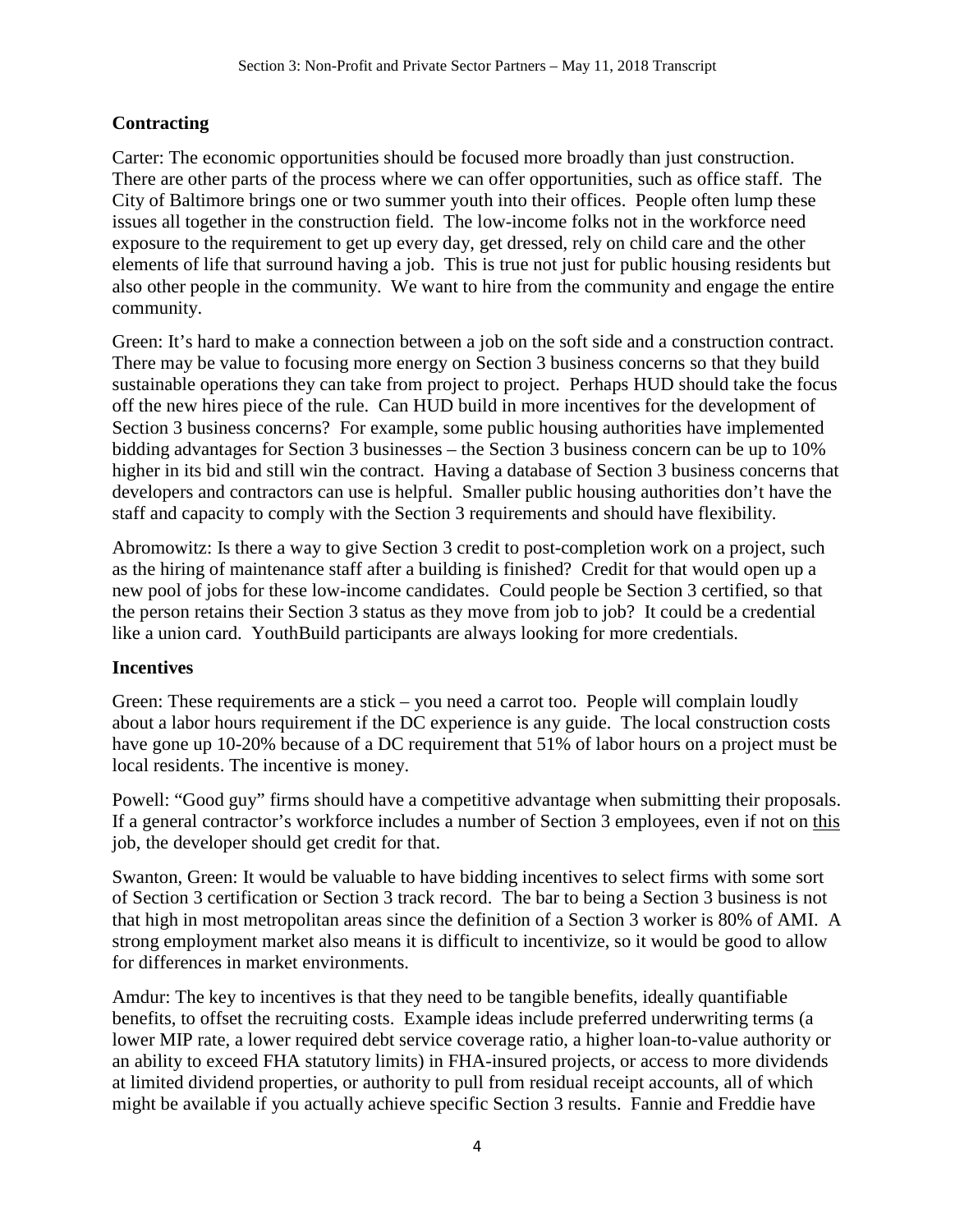implemented light incentives in their underwriting and the borrowers commit to them – for example, green incentives, 25 basis points lower interest rates with resident services, and similar programs. These are very quantifiable and the specific tangible benefit in exchange for meeting Section 3 results is the incentive. The challenge is that the incentive is often set up front and then HUD would need to monitor to ensure execution.

# **Would it be helpful if you knew that you were okay if you hit a certain benchmark, and are there incentives that could be created based on what you are already doing with Federal programs?**

Green: Monitoring of compliance is very uneven right now, with significant regional variation. If HUD were to use Section 3 outcomes to access other benefits, HUD would need to eliminate the inconsistencies in compliance oversight.

Swanton: This is a good line of thought. It would encourage us to work with Youthbuild.

Powell: If Section 3 outcomes on previous projects were built into Notices of Funding Availability, Section 42 low income housing tax credit qualified allocation plans and scoring for competitive 9% low income housing tax credits, that would be a powerful incentive. People would build contributions to training into their budget if they got credit for it in the future. HUD would need to work closely with Treasury to make some of this happen.

Green: Existing incentives are not clear. There is an existing three- or four-year-old Department of Labor/HUD memo that if you hire YouthBuild participants, then you get Section 3 credit. No one knows what this means so it doesn't have much impact.

Unknown: Employers should get credit for prior hires on non-HUD jobs, and for hiring people coming out of Department of Labor programs. Perhaps HUD could loosen the tie to the specific project in evaluating Section 3 compliance.

# **Appropriate Thresholds for Applicability of Section 3**

Amdur: The size of the project is important. HUD needs to set a reasonable threshold. There was a project where the public housing authority had to go through the Section 3 process when they were doing an LED lightbulb replacement initiative.

Green: Perhaps consider a \$5 million project-size threshold before applying Section 3. Most multifamily development transactions are bigger, so you would catch most development activities, and a robust Section 3 initiative is as much work for an 80-unit project as it is for a 40 unit project.

Swanton, Amdur: The size of the community matters too. It's hard to get good Section 3 results on a larger project in a small community. A \$10 million project in Yuma is very difficult because there isn't a workforce in Yuma. Consider metro- and non-metro areas in setting thresholds and benchmarks. Scaled requirements based on project size or geography would be helpful.

Swanton: Perhaps align the Section 3 benchmarks with the Davis-Bacon benchmarks.

# **Miscellaneous Topics**